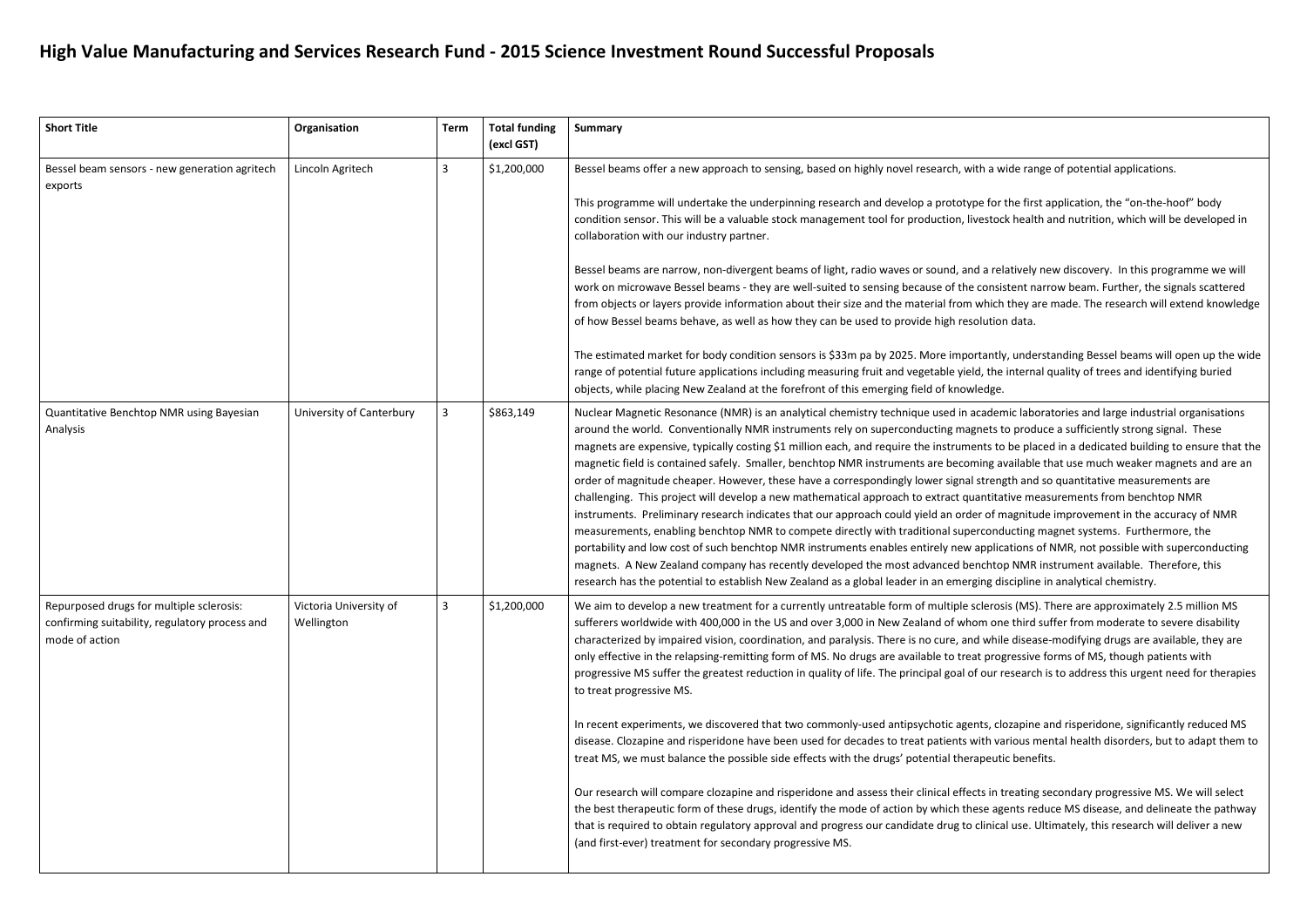| UltraD3: Ultrasonic Dental Diagnostic Device                                                                                                                                                         | University of Otago                  | 3 | \$1,199,869                | A combined team from University of Otago School of Dentistry and Callaghan Innovation aim<br>early diagnosis of gum disease around teeth and around titanium dental implants. Earlier inte<br>the discomfort and the cost of late-stage surgical treatment for these conditions. The team h<br>ultrasonics, electronics and materials science. The UltraD3 employs miniaturised high freque<br>applies these to the clinical problem of diagnosing early inflammation around teeth and dent<br>Contacts:<br>Professor Warwick Duncan, University of Otago, warwick.duncan@otago.ac.nz<br>Mr Paul Harris, Callaghan Innovation, paul.harris@callaghaninnovation.govt.nz                                                                                                                                                                                                                                                                                                                                                                                                                                                                                                                                                                                                                                                                                                                                                                                                                                                                                                                                                                                                                                                                                                                                                                                                                                                                                                                                                                                                                                                                                                                                                                                                                                                                                                                                                                                                                                                                                                                                                                                                                                                                                                                                          |
|------------------------------------------------------------------------------------------------------------------------------------------------------------------------------------------------------|--------------------------------------|---|----------------------------|-----------------------------------------------------------------------------------------------------------------------------------------------------------------------------------------------------------------------------------------------------------------------------------------------------------------------------------------------------------------------------------------------------------------------------------------------------------------------------------------------------------------------------------------------------------------------------------------------------------------------------------------------------------------------------------------------------------------------------------------------------------------------------------------------------------------------------------------------------------------------------------------------------------------------------------------------------------------------------------------------------------------------------------------------------------------------------------------------------------------------------------------------------------------------------------------------------------------------------------------------------------------------------------------------------------------------------------------------------------------------------------------------------------------------------------------------------------------------------------------------------------------------------------------------------------------------------------------------------------------------------------------------------------------------------------------------------------------------------------------------------------------------------------------------------------------------------------------------------------------------------------------------------------------------------------------------------------------------------------------------------------------------------------------------------------------------------------------------------------------------------------------------------------------------------------------------------------------------------------------------------------------------------------------------------------------------------------------------------------------------------------------------------------------------------------------------------------------------------------------------------------------------------------------------------------------------------------------------------------------------------------------------------------------------------------------------------------------------------------------------------------------------------------------------------------------|
| Production of an improved anti-cancer antibody<br>using NZ goats as an efficient, economical and<br>safe production platform<br>Precision Acoustic Sensors for Pastoral and<br><b>Arable Farming</b> | AgResearch<br>University of Auckland | 3 | \$1,200,000<br>\$1,200,000 | Monoclonal antibodies (mAbs) are the most important class of biopharmaceutical drugs, wit<br>selling biopharmaceuticals. The mAbs are used to treat serious conditions such as cancer. Th<br>coming off patent, creating significant opportunities for the production of bioequivalent vers<br>or, further improved 'biobetters'. The proposal is aimed at positioning NZ as a leader in prod<br>animals as bioreactor by building a platform industry based on the dairy and medical sectors.<br>Goats represent an attractive production platform due to the mammary gland's high protein<br>effectiveness. Such a platform is especially well suited for NZ because it can leverage its com<br>including disease-free status of livestock and world-leading research capabilities.<br>Cetuximab is a mAb3 produced in mouse cells under the brand name Erbitux, for treating col<br>collaborative proof of concept study, AgResearch and LFB USA, Inc. (LFB) have generated two<br>engineered for the production of cetuximab as a biosimilar version of Erbitux. This study der<br>cetuximab levels in milk, with approximately 100 goats enough to satisfy market demands. C<br>improved functionality compared to the innovator drug, due to the absence of a modification<br>The use of goats to produce mAbs for the treatment of human conditions is still in its infancy<br>prove its value. The research project aims to validate the NZ goat production system's ability<br>drugs through the generation of the necessary new knowledge.<br>The project will be carried out using complementary capabilities available at AgResearch and<br>research aims to determine i) the stability of genotype, phenotype and health of the mAb-pro<br>improved functionality of the goat-produced mAb in comparison to the approved drug and ii<br>for arming mAbs with toxins as a new avenue to improve anti-cancer immunotherapies.<br>The project has the continued support by LFB, a pioneer in goat-produced human drugs, with<br>regulatory processes. The involvement of the NZ biotechnology company Transgenic Protein<br>antibodies from livestock and contract manufacturing of human therapeutics, provides an ide<br>commercialisation of the goat produced biosimilar to secure economic benefits for NZ. Assur<br>model analysis predicts possible benefits to NZ comprise Net Present Value (NPV) of \$116 mi<br>43%. The main financial benefits will arise through annual royalties from biosimilar mAb sale<br>cost-saving to the NZ health sector of \$11.6 million (both for NPV year 20).<br>Professor Stuart Bradley and his acoustics research team at the Phyiscs Department, Univers<br>AgResearch scientists Dr Robyn Dynes and Dr Warren King, to develop a smart acoustic sense |
|                                                                                                                                                                                                      |                                      |   |                            | element in modern farm planning. Partner Gallagher Group Limited will produce a commerci<br>Meter for hand-held use, or mounting on a farm quad-bike, and also projected as being mou<br>convenient and wide-spread use on farms in New Zealand and overseas.                                                                                                                                                                                                                                                                                                                                                                                                                                                                                                                                                                                                                                                                                                                                                                                                                                                                                                                                                                                                                                                                                                                                                                                                                                                                                                                                                                                                                                                                                                                                                                                                                                                                                                                                                                                                                                                                                                                                                                                                                                                                                                                                                                                                                                                                                                                                                                                                                                                                                                                                                   |
| Race to the Finish: Processing and Properties<br>Optimization of self-cleaning, antimicrobial                                                                                                        | University of Canterbury             |   | \$1,142,424                | Hospital-acquired infections (HAI) are the third leading cause of death, afflicting people like I<br>who went into the hospital for simple shoulder surgery, and ended up with a life-threatening                                                                                                                                                                                                                                                                                                                                                                                                                                                                                                                                                                                                                                                                                                                                                                                                                                                                                                                                                                                                                                                                                                                                                                                                                                                                                                                                                                                                                                                                                                                                                                                                                                                                                                                                                                                                                                                                                                                                                                                                                                                                                                                                                                                                                                                                                                                                                                                                                                                                                                                                                                                                               |

ation aims to develop a device that will improve the arlier intervention for gum problems will reduce both te team has world-leading capabilities in dental research, gh frequency transducers and imaging systems and and dental implants.

Irugs, with seven products ranked within the ten topcancer. The first generation therapeutic mAbs are alent versions of innovator drugs, so called 'biosimilars' er in producing high value biopharmaceuticals using

h protein production capacity, great scalability and cost ge its competitive advantage in the primary sector,

eating colorectal and head and neck cancers. In a rated two transgenic goat founder lines that were study demonstrated the feasibility of producing high mands. Our preliminary data further suggested odification causing adverse effects in patients12.

ts infancy with key questions still to be addressed to m's ability for safe and consistent delivery of efficacious

earch and the University of Auckland. Specifically, our e mAb-producing goats, ii) the bioequivalence and rug and iii) investigate and develop an emerging strategy

rugs, with extensive experience in the relevant ic Proteins NZ Ltd., engaged in the production of des an ideal partner for the project in the future NZ. Assuming successful development and adoption, f \$116 million and an Internal Rate of Return of mAb sales, estimated to be \$45.2 million, and treatment

t, University of Auckland, are teaming up with Istic sensor for estimating pasture biomass, an important commercial version of the Precision Acoustic Pasture eing mounted on an unmanned aerial vehicle (UAV), for

ople like Ian Thorpe, Australian swimming gold medalist, reatening infection. "High-touch" surfaces in hospitals,